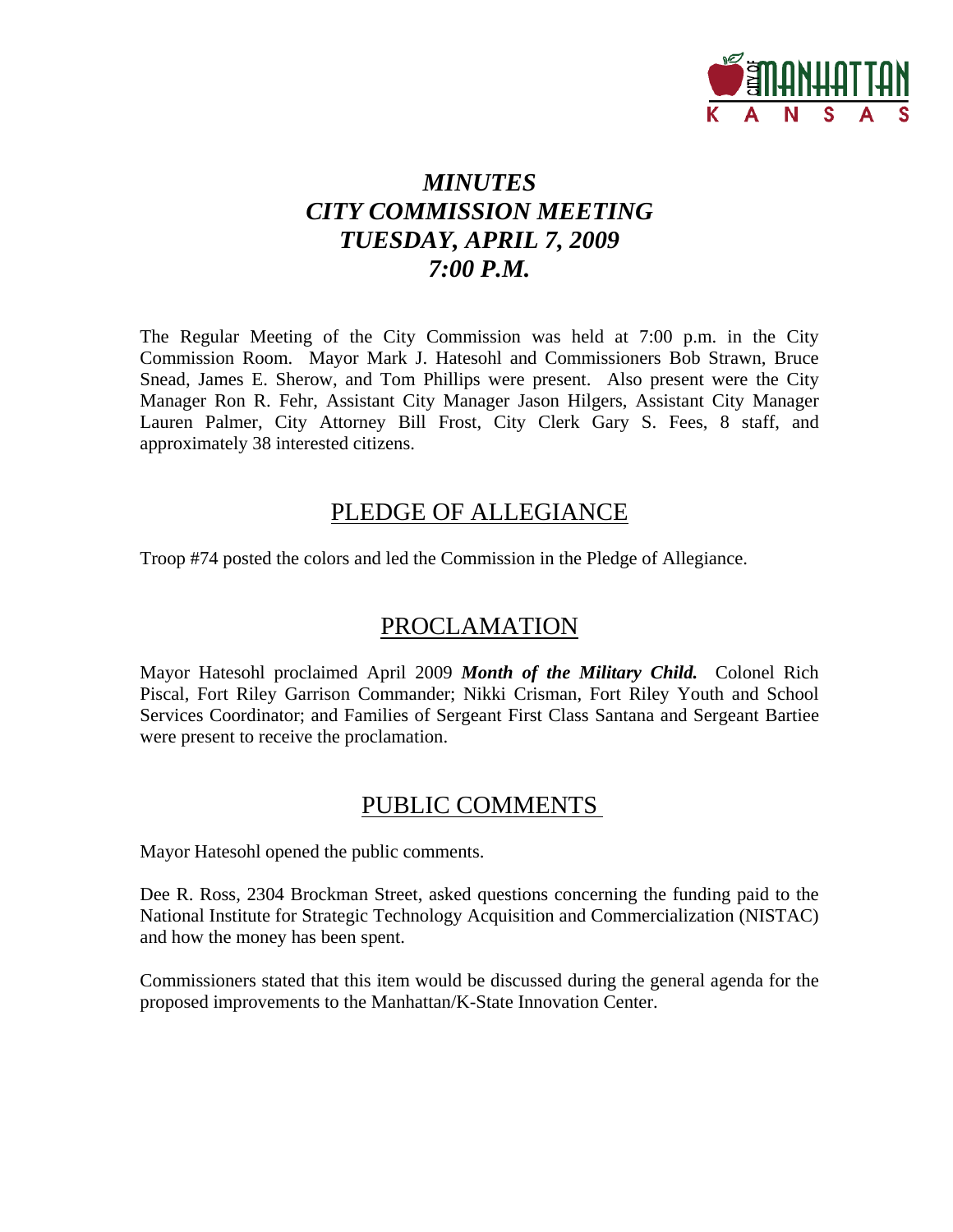# PUBLIC COMMENTS *(CONTINUED)*

Ron Cochran, 1618 Delaney Drive, provided an update to the Commission regarding drainage ditch concerns with his property and nearby properties. He reported that City crews cleaned the drainage ditch; however, he was informed by the Public Works Department that the ditch would only be cleaned in the spring and fall and that was not acceptable to him. He stated that this would result in a continued muddy mess, issues with weeds over 12 inches, and mosquito problems. He requested that the Commission provide additional assistance and direct staff to address this ongoing issue.

Mayor Hatesohl responded to questions raised and asked Mr. Cochran to keep us informed or to contact the City's stormwater officer when there is an issue or concern.

Rob Ott, City Engineer, and Dale Houdeshell, Director of Public Works, provided additional information about the issue and responded to questions from the Commission.

Ron Cochran, 1618 Delaney Drive, asked that his request for additional service to clear the drainage ditch be considered, so that he didn't have to continually come back and ask for help.

Hearing no other comments, Mayor Hatesohl closed the public comments.

# COMMISSIONER COMMENTS

There were no Commissioner comments.

## CONSENT AGENDA

(\* denotes those items discussed)

### **MINUTES**

The Commission approved the minutes of the Special City Commission Meeting held Tuesday, March 24, 2009.

### **CLAIMS REGISTER NOS. 2608 and 2609**

The Commission approved Claims Register Nos. 2608 and 2609 authorizing and approving the payment of claims from March 18, 2009, to March 31, 2009, in the amounts of \$74,443.07 and \$3,009,721.60, respectively.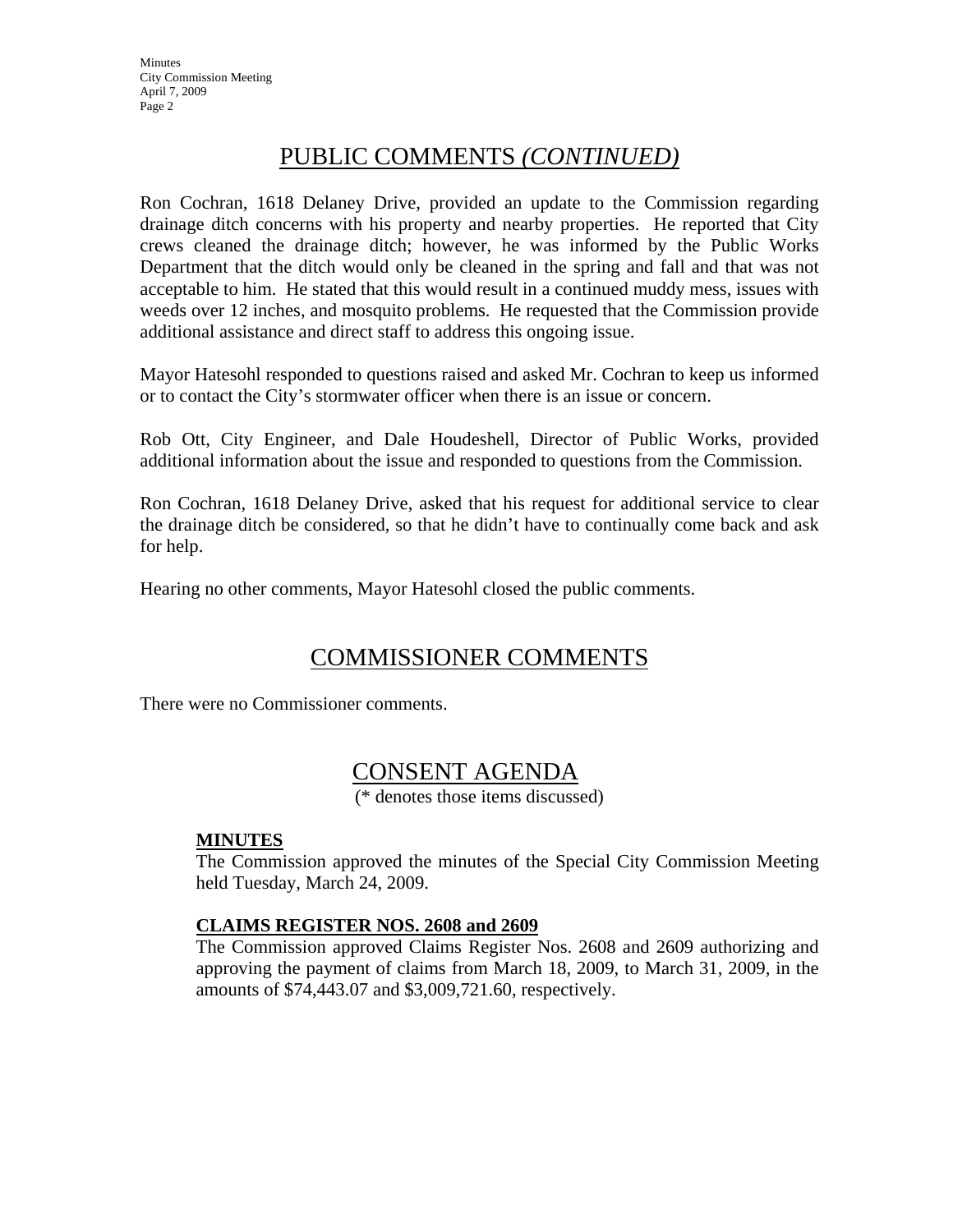### **LICENSES**

The Commission approved a Tree Maintenance License for calendar year 2009 for Wildcat Tree Service, 3120 Heritage Lane, Manhattan, and an annual Cereal Malt Beverage On-Premises License for Lemmy's Pizzeria,  $600$  South  $4<sup>th</sup>$  Street, Manhattan.

### **FINAL PLAT – STONE POINTE TOWNHOMES ADDITION, UNIT TWO**

The Commission accepted the easements and rights-of-way, as shown on the Final Plat of Stone Pointe Townhomes Addition, Unit Two, generally located north of Stone Crest Drive and east of North Scenic Drive, based on conformance with the Manhattan Urban Area Subdivision Regulations.

### **FINAL PLAT – PURPLE HEART ADDITION**

The Commission accepted the easements and rights-of-way, as shown on the Final Plat of Purple Heart Addition, generally located at 114 McCall Road, based on conformance with the Manhattan Urban Area Subdivision Regulations.

### **ORDINANCE NO. 6756 – GENERAL OBLIGATION BONDS – MARLATT WATERWAY STORM DRAINAGE IMPROVEMENTS PROJECT (SM0701)**

The Commission approved Ordinance No. 6756 authorizing the issuance of no more than \$575,000.00 in general obligation bonds to finance the Marlatt Waterway Storm Drainage Improvements Project (SM0701).

### **FIRST READING – AMEND FEES – CEREAL MALT BEVERAGE LICENSE**

The Commission approved first reading of an ordinance amending Sections 4-58, 4-59, and 19-30 of the Code of Ordinances concerning the issuance of Cereal Malt Beverage licenses.

### **FIRST READING – MILLER PARKWAY DESIGNATION – THROUGH STREET and NO PARKING ANYTIME**

The Commission approved first reading of an ordinance designating Miller Parkway as a "Through Street" and designating the entire length "No Parking Anytime."

### **RESOLUTION NO. 040709-A – REVISED PETITION - LEE MILL VILLAGE – STORM SEWER IMPROVEMENTS (SM0702)**

The Commission found the revised petition sufficient and approved Resolution No. 040709-A rescinding Resolution No. 091807-A and finding the Lee Mill Village Storm Sewer Improvements (SM0702) project advisable and authorizing construction.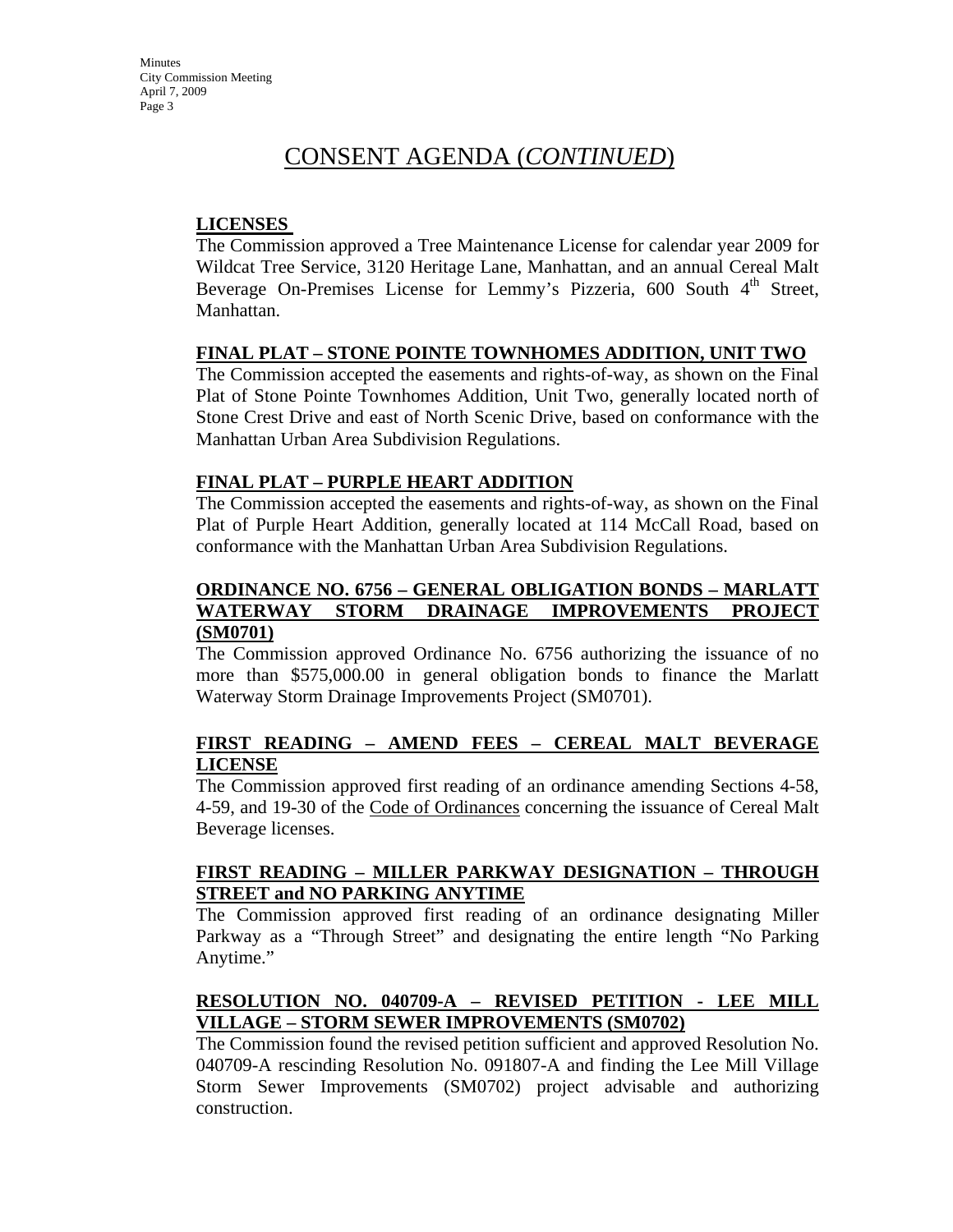### **CHANGE ORDER NO. 3-FINAL – LEE MILL VILLAGE – STORMWATER IMPROVEMENTS (SM0702)**

The Commission approved Change Order No. 3-Final ("As-Built") for Lee Mill Village Stormwater Improvements (SM0702), resulting in a net increase in the amount of \$243,000.00 (+47.86%) to the contract with Luttrell Construction Company, Inc., of Olathe, Kansas.

### **RESOLUTION NO. 040709-C – KDOT CONSTRUCTION AGREEMENT – JULIETTE AVENUE AND BLUEMONT AVENUE INTERSECTION (ST0804)**

The Commission approved Resolution No. 040709-C authorizing the Mayor and City Clerk to execute the Construction Engineering Agreement with KDOT and authorized the Mayor and City Clerk to approve the award of a contract for improvements and financing for the Juliette Avenue and Bluemont Avenue Intersection project.

### **\* AWARD CONTRACT – 2008 NEW AND PARALLEL WATER LINES (WA0806)**

Ron Fehr, City Manager, responded to questions from the Commission regarding the Engineer's Estimate in comparison to the low bid and stated that concerns expressed for the process for City Park Pool would be addressed during the April 14, 2009, Work Session.

The Commission accepted the Engineer's Estimate in the amount of \$423,892.00 and awarded a construction contract in the amount of \$233,208.40 to the lowest responsible bidder, Meadows Construction, Inc., of Tonganoxie, Kansas, for the 2008 New and Parallel Water Lines (WA0806).

### **RESOLUTION NO. 040709-B – TEMPORARY NOTES – 2008 NEW AND PARALLEL WATER LINES (WA0806)**

The Commission approved Resolution No. 040709-B authorizing the issuance of temporary notes to finance the 2008 New and Parallel Water Lines (WA0806).

### **\* AWARD CONTRACT – 2009 STREET MAINTENANCE, PHASE 2, MILL AND OVERLAY (ST0902)**

Dale Houdeshell, Director of Public Works, responded to questions from the Commission regarding receiving only one bid and the price of the bid amount.

The Commission accepted the bid in the amount of \$397,533.55 and awarded a contract to Shilling Construction Company, Inc., of Manhattan, Kansas, for the 2009 Street Maintenance Project Phase II, Mill and Overlay **~** Asphalt (ST0902).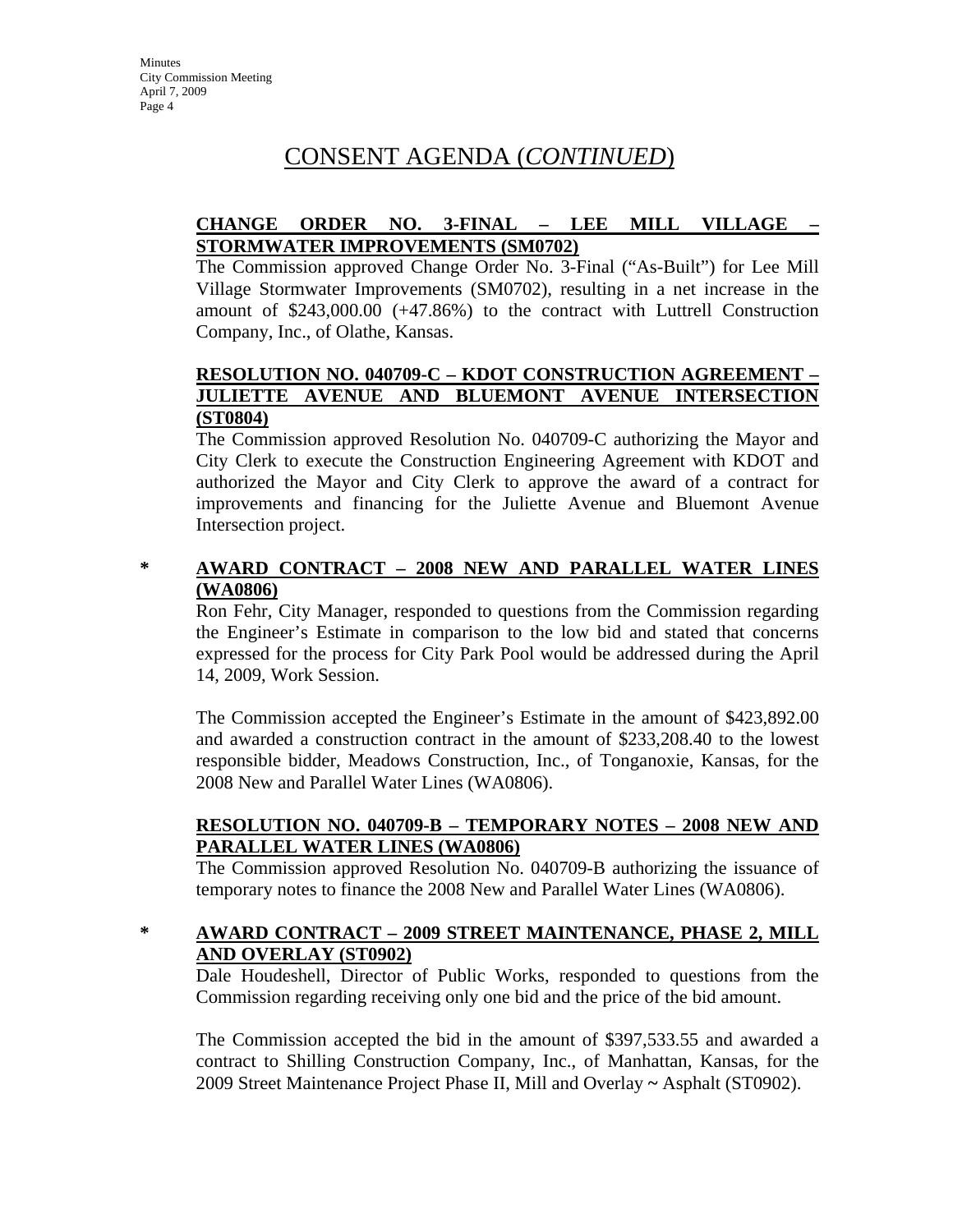### **AWARD CONTRACT – 2009 STREET MAINTENANCE, PHASE 3, NOVA CHIP OVERLAY (ST0903)**

The Commission accepted the bid in the amount of \$119,475.80 and awarded a contract to Shilling Construction Company, Inc., of Manhattan, Kansas, for the Street Maintenance Project, Phase III, Nova Chip Overlay (ST0903).

### **RESOLUTION NO. 040709-D – KDOT SUPPLEMENT NO. 1 – US 24 CORRIDOR MANAGEMENT STUDY (ST0811)**

The Commission approved Resolution No. 040709-D authorizing the Mayor and City Clerk to execute joint funding agreement Supplemental No. 1 with KDOT, Pottawatomie County, and the other local sponsors for the US-24 Corridor Management Study (ST0811) being performed by HWS Consulting Group, Inc., of Manhattan, Kansas.

### **CHANGE ORDER NO. 1 – LEE MILL HEIGHTS ADDITION, UNIT FOUR – STREET IMPROVEMENTS (ST0710)**

The Commission approved Change Order No. 1 for Lee Mill Heights Addition, Unit Four, Street Improvements (ST0710), resulting in a net increase in the amount of \$216,166.38 (+24.84%) to the contract with Manhattan Trenching, Inc., of Manhattan, Kansas.

### **\* CHANGE ORDER NO. 3-FINAL – 4TH STREET, LEAVENWORTH STREET TO MORO STREET (ST0712)/3RD STREET, LEAVENWORTH STREET TO OSAGE STREET (ST0631)**

Dale Houdeshell, Director of Public Works, responded to questions from the Commission regarding a concern that the proposed changes did not come back to Commission for review and discussion prior to tonight's change order. He then answered additional questions from the Commission.

The Commission approved Change Order No. 3-Final ("As Built") for the combined 4<sup>th</sup> Street, Leavenworth Street to Moro Street, and 3<sup>rd</sup> Street, Leavenworth Street to Osage Street, Street Improvements project, resulting in a net increase in the amount of \$193,847.20 (+6.6%) to the contract with Nowak Construction Co., Inc., of Goddard, Kansas.

### **AMENDMENT – ENGINEERING SERVICES – 4TH STREET, LEAVENWORTH TO MORO STREET (ST0712)**

The Commission approved the recommended amendment to the Engineering Services Agreement and authorized the Mayor and City Clerk to execute the amendment, resulting in a net increase in the amount of \$53,901.60 to the contract with HWS Consulting Group, Inc., of Manhattan, Kansas, for  $4<sup>th</sup>$  Street from Leavenworth Street to Moro Street (ST0712).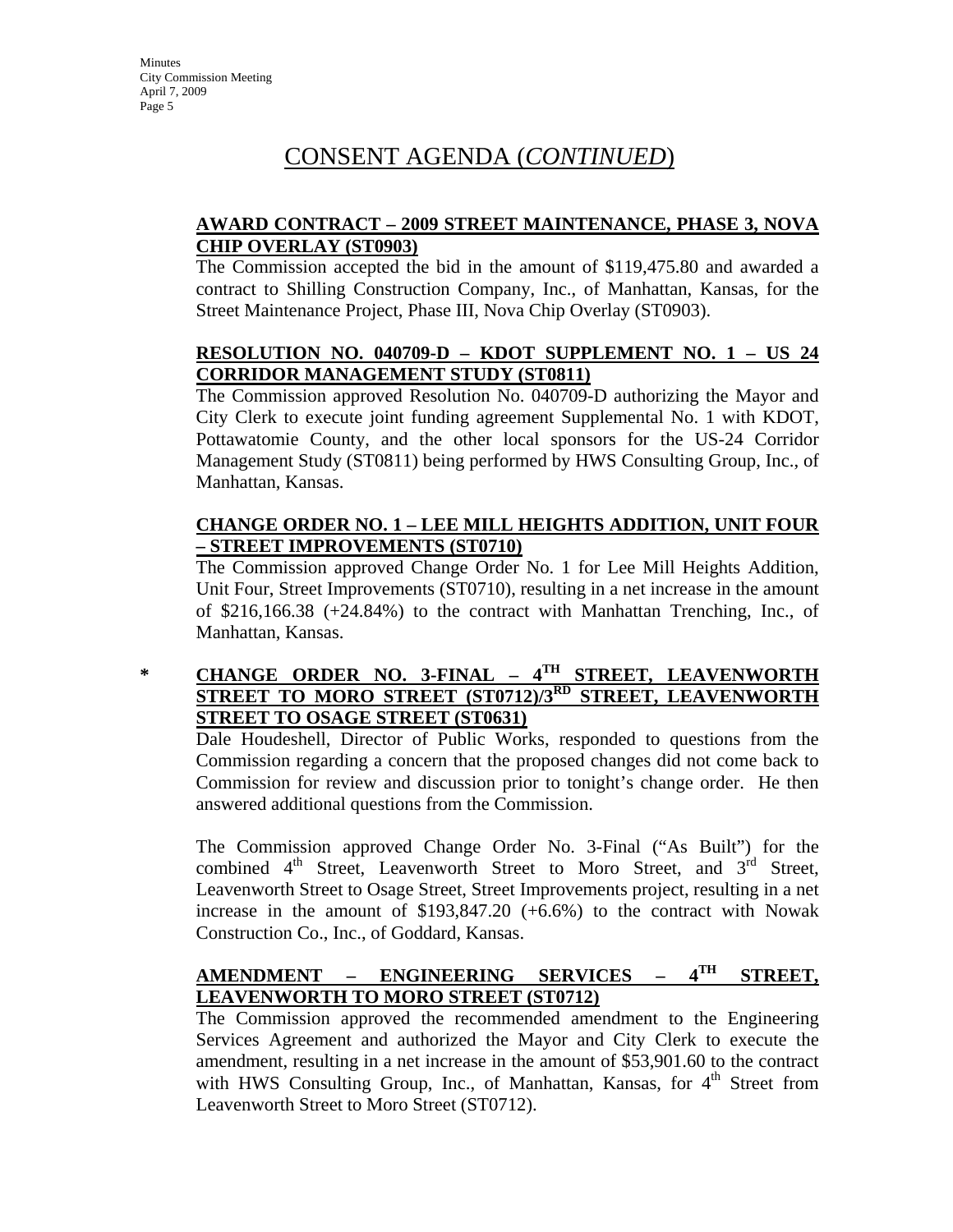### **AGREEMENT – DOWNTOWN FARMERS' MARKET**

The Commission authorized the Mayor and City Clerk to execute an agreement with the Downtown Farmer's Market of Manhattan, Inc., for the use of the City's public parking lot at the corner of  $5<sup>th</sup>$  Street and Humboldt Street for the 2009 season.

### **\* BOARD APPOINTMENTS**

Ron Fehr, City Manager, provided additional information to the Commission about Manhattan Holdings, LLC. He then responded to questions regarding City appointments to Manhattan Holdings, his involvement with Manhattan Holdings, and informed the Commission that he would provide additional information to the Commission on Manhattan Holdings, LLC.

The Commission approved appointments by Mayor Hatesohl to various boards and committees of the City.

### *Band Board*

Appointment of Thomas Holder, 3018 Tumbleweed Terrace, to fill the unexpired term of James Shanteau. Mr. Holder's term begins immediately, and will expire August 31, 2010.

\* *Board of Members of Manhattan Holdings, LLC*

Re-appointment of Michael Daniels, 1721 Sunny Slope Lane, to a two-year City of Manhattan Representative term. Mr. Daniels' term begins immediately, and will expire December 31, 2010.

Appointment of Randall Anderes, 3821 Kates Court, to a two-year City of Manhattan Representative term. Mr. Anderes' term begins immediately, and will expire December 31, 2010.

### *Board of Zoning Appeals*

Appointment of Ricci Dillon, 3068 Tamarak Drive, to fill the unexpired term of Calvin Emig. Ms. Dillon's term begins immediately, and will expire December 31, 2009.

### *Douglass Center Advisory Board*

Appointment of Kasey Kile, 732 Elling Drive, to a three-year At-Large term. Ms. Kile's term begins immediately, and will expire October 2, 2011.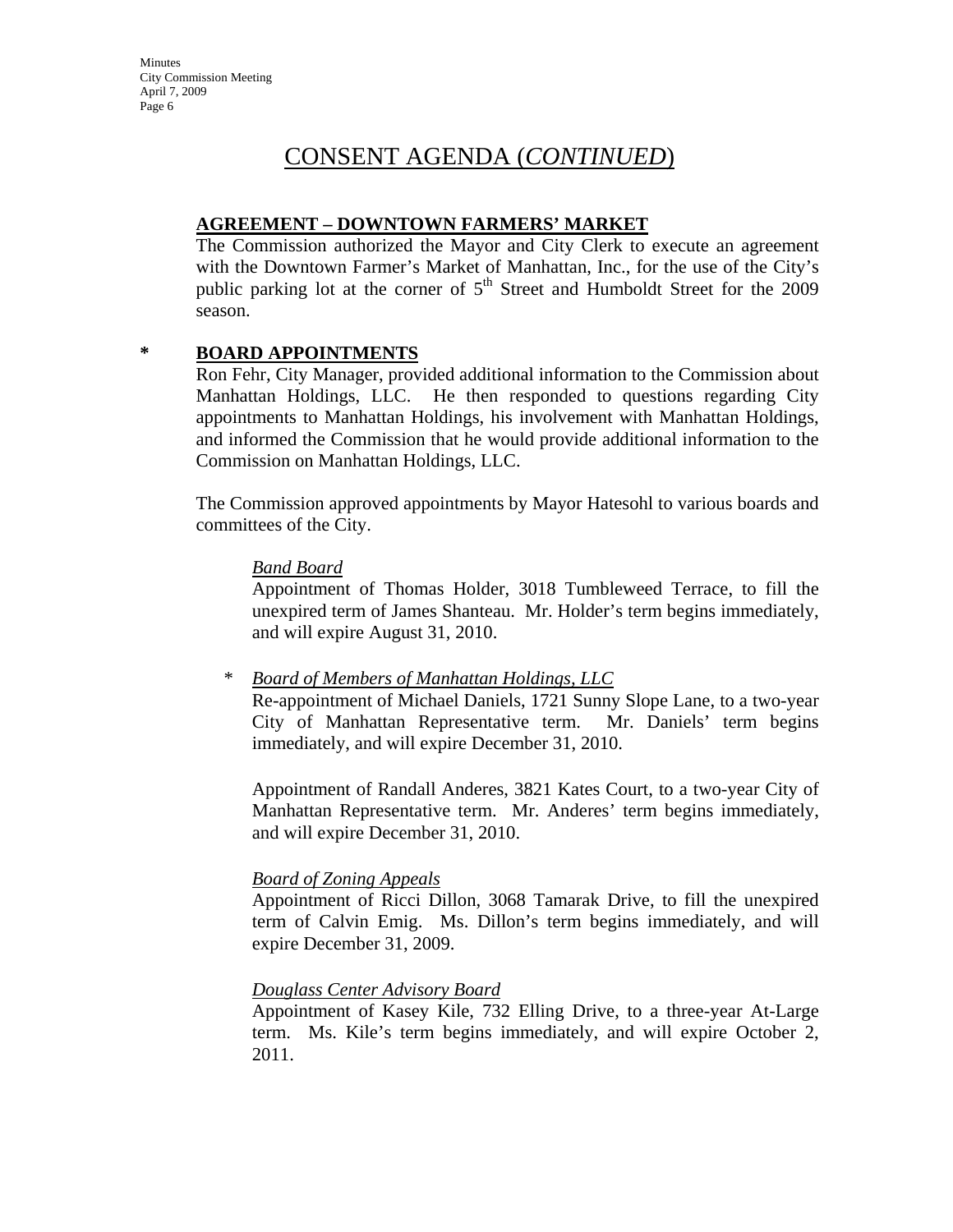### **BOARD APPOINTMENTS** *(CONTINUED)*

### *Douglass Center Advisory Board* **(CONTINUED)**

Appointment of Taj Keeler, 1732 Vaughn Drive, to fill the unexpired At-Large term of Paulicia Bender-Gamble. Mr. Keeler's term begins immediately, and will expire October 2, 2010.

### *Downtown Business Improvement District Advisory Board*

Appointment of Michael Motley, 6121 Tumbleweed Terrace, to fill the unexpired term of John Struve. Mr. Motley's term begins immediately, and will expire December 31, 2009.

### *Riley County Solid Waste Management Committee*

Recommendation of Jill Dalton, 1816 Erickson Street, to fill the unexpired City of Manhattan term of Karen McCulloh.

After discussion, Commissioner Snead moved to approve the consent agenda, as presented. Commissioner Sherow seconded the motion. On a roll call vote, motion carried 5-0.

# GENERAL AGENDA

### **AMENDMENT NO. 2/GRANT APPLICATION – NISTAC IMPROVEMENTS**

Lauren Palmer, Assistant City Manager, presented an overview of the item. She then responded to questions from the Commission.

Kent Glasscock, President, National Institute for Strategic Technology Acquisition and Commercialization (NISTAC), responded to questions from the Commission regarding Kansas State University's investment.

Ron Fehr, City Manager, provided background information on the history of the Kansas Entrepreneurial Center (KEC), the history of the K-State Research Park, the land lease agreement, and then updated the Commission on NanoScale, a spin-off company from NISTAC.

Lauren Palmer, Assistant City Manager, provided clarification on abatements and usage of the property being a factor in the application of abatements.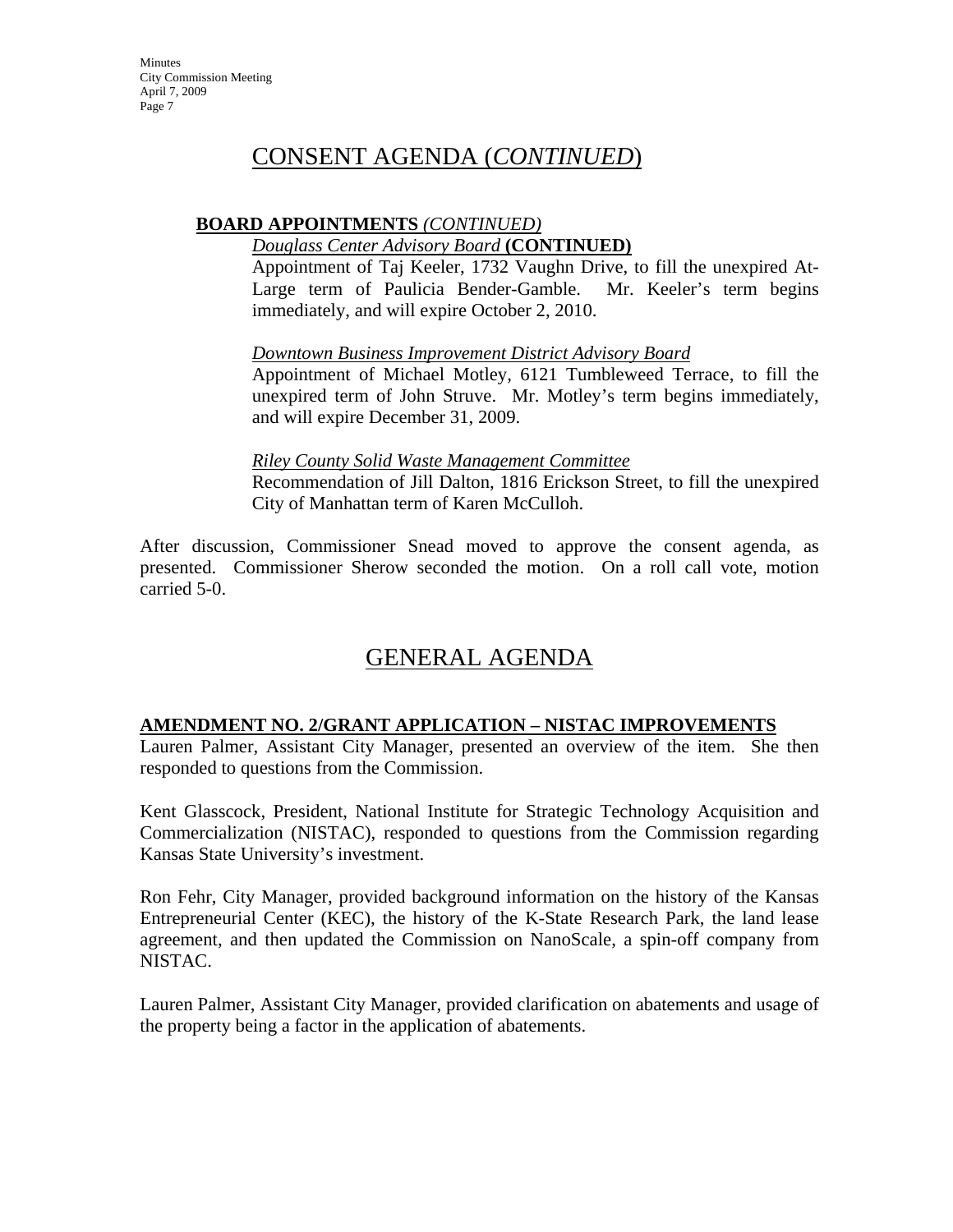# GENERAL AGENDA (*CONTINUED*)

#### **AMENDMENT NO. 2/GRANT APPLICATION – NISTAC IMPROVEMENTS** *(CONTINUED)*

Commissioner Strawn provided financial information on NISTAC's form 990, Internal Revenue Service tax reporting form, and stated that the City of Manhattan has invested enough public money in the Manhattan/K-State Innovation Center. He then asked the City Manager to re-evaluate whether it is appropriate for him to be on the NISTAC's Board of Directors, given the City's new Code of Ethics policy.

Dee Robert Ross, 2304 Brockman Street, voiced concern that taxpayer's dollars were used to fund NISTAC and Manhattan Holdings. He was also concerned that the City Manager is on the NISTAC board as well as other members that work at Kansas State University.

After discussion, Commissioner Snead moved to authorize City Administration to submit a grant application to the Kansas Bioscience Authority in an amount not to exceed \$1,025,000.00 to build out the unfinished pilot space at the Manhattan/K-State Innovation Center and, authorize the Mayor and City Clerk to execute the Second Amendment to the Economic Development Agreement with NISTAC. Commissioner Sherow seconded the motion.

Commissioner Snead stated that citizens had voted to use sales tax dollars for economic development purposes and that the request is consistent with our goals. He said that the City has made a reasonable and prudent investment and appointment to this board, which protects the City's investment and provides feedback.

Kent Glasscock, President, NISTAC, responded to questions from the Commission regarding payments received in 2006, the creation of jobs, and the operation of NISTAC.

Commissioner Strawn moved that the item be tabled to allow additional time for NISTAC to provide the Commission with a detailed financial briefing based on tax records and to better understand the financial position of the company.

Ron Fehr, City Manager, provided additional information about the Kansas Entrepreneurial Center (KEC), leasehold improvements made, and the need for wet lab space in our community.

Commissioner Phillips stated the importance in creating partnerships with K-State, the City, and with the Manhattan Area Chamber of Commerce to create higher paying jobs in our community. He said not finishing this last piece for lab space in the facility may send the wrong message that we are not fully welcoming biotech companies and other NBAF related businesses and, that this is an opportunity to recruit more prestigious research businesses to K-State and to Manhattan.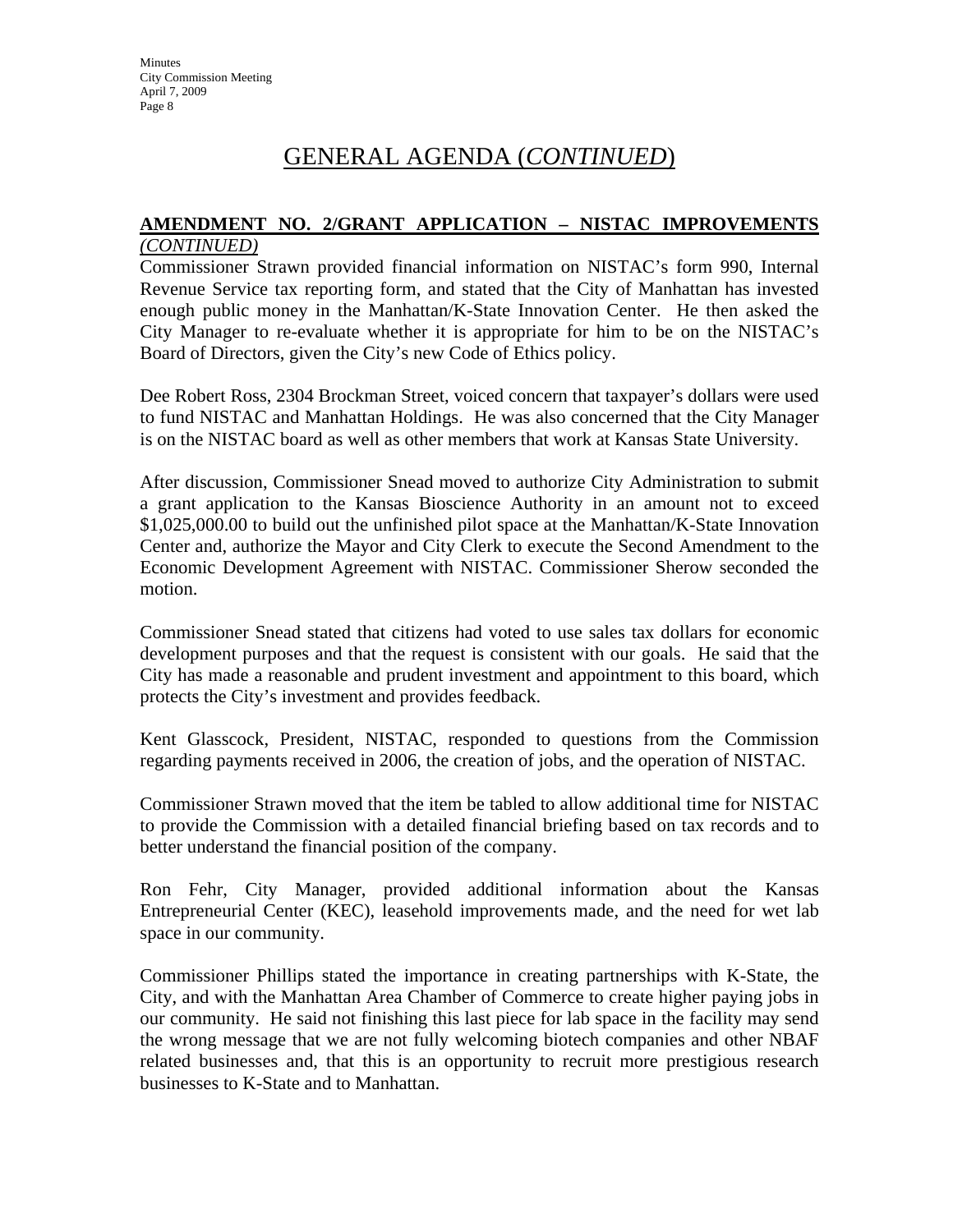# GENERAL AGENDA (*CONTINUED*)

# **AMENDMENT NO. 2/GRANT APPLICATION – NISTAC IMPROVEMENTS**

### *(CONTINUED)*

Commissioner Sherow stated that this is an opportunity for us to add to our capital investment of a City-owned facility and is a sensible investment in terms of economic development. He stated that he wanted to see the facility built-out to peak capacity.

Commissioner Strawn withdrew his motion to table the item.

Mayor Hatesohl stated that the value of the City's contribution would be better used to help grow businesses and to finish out the building.

Commissioner Snead stated that he was comfortable with the item, as proposed, especially with the ability to leverage funds from the Kansas Bioscience Authority.

After additional discussion, on a roll call vote, motion carried 4-1, with Commissioner Strawn voting against the motion.

### **PUBLIC HEARING - FINAL PRELIMINARY DESIGN REPORT/KDHE LOAN APPLICATION - WASTEWATER TREATMENT PLANT UPGRADE AND EXPANSION PROJECT (SP0705)**

Dale Houdeshell, Director of Public Works, introduced the item.

Mayor Hatesohl opened the public hearing on the item.

Hearing no comments, he closed the public hearing.

### **FINAL PRELIMINARY DESIGN REPORT/KDHE LOAN APPLICATION - WASTEWATER TREATMENT PLANT UPGRADE AND EXPANSION PROJECT (SP0705)**

Patrick McCole, Carollo Engineers, presented information on the existing plant, the existing design criteria, population projection comparisons, flow projections, wastewater contributors and characteristics, regulatory considerations, impact of nutrients, regulatory guidelines, treatment limit scenarios, project schedule, economic impact analysis, affordability analysis, technology selection process, process construction cost comparisons and distributions, and project funding scenarios. He then responded to questions from the Commission regarding the current process compared to the process being recommended, chemical and energy costs, and questions regarding energy usage and conservation measures that would be implemented.

Ron Fehr, City Manager, responded to questions from the Commission regarding project financing and stated that the proposal would require a proposed rate increase that would be part of the 2010 budget deliberations.